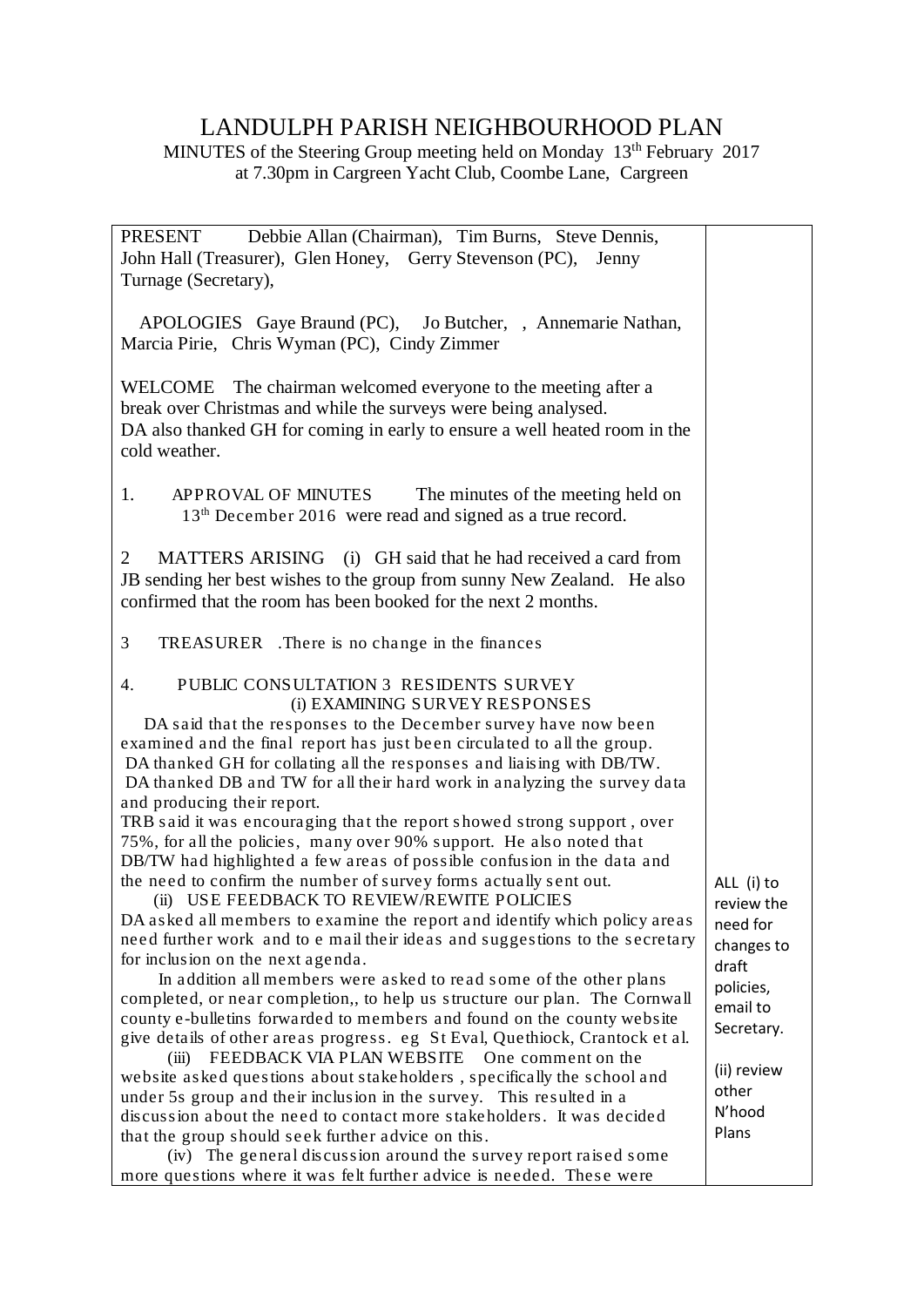| (a) more clarity over County planning policies, eg the importance of AONB,<br>possible conflict with housing need and affordable housing supply. DA<br>informed the group that County have just announced that they will be<br>holding free "Surgeries" of 45minutes for members to meet with county<br>planners/Neighbourhood Plan officers. DA suggested that a session be<br>booked.                                                                                                                                                                                                                                                        | DA to make<br>booking for<br>"surgery"<br>session at<br><b>Bodmin</b> |
|------------------------------------------------------------------------------------------------------------------------------------------------------------------------------------------------------------------------------------------------------------------------------------------------------------------------------------------------------------------------------------------------------------------------------------------------------------------------------------------------------------------------------------------------------------------------------------------------------------------------------------------------|-----------------------------------------------------------------------|
| COLLATING EVIDENCE FOR THE FILE<br>(i) UPDATE JH said<br>5<br>he has reviewed the format and evidence presented in several other N'hood<br>Plans. He has used the template provided on the County web site to guide<br>presentation of plans to begin producing a draft plan.<br>DA thanked JH for his hard work<br>(ii) DECIDE WHAT TO INCLUDE ON WEBSITE. (a) TRB noted that the<br>information on the Open Day is not available on the site. DA will correct<br>this, (b) It was agreed to put the survey report on the site.<br>(c) Thanks were expressed to DA for the improvement noted by all in<br>the website appearance and content. | DA to<br>review<br>content and<br>add survey<br>report to<br>website  |
| WRITING THE PLAN . Following on from item 5 above there was<br>6.<br>some discussion over the need for further advice on writing the policies and<br>plan resulting in agreement to write to Claire Hurley for advice and raise the<br>matter at the future surgery.                                                                                                                                                                                                                                                                                                                                                                           | DA contact<br><b>CH</b>                                               |
| CONSIDER NEED FOR LANDSCAPE ASSESSMENT. DA reported<br>7.<br>that JB had sought clarity on the need for this. An e mail reply from County<br>said a landscspe assessment is not needed unless a specific site for<br>development is identified.                                                                                                                                                                                                                                                                                                                                                                                                |                                                                       |
| 8.<br>COMMUNITY LEVY UPDATE. GH informed the group of the latest<br>suggestions for changes planned for the Levy. The possible rise from 15%<br>to 25% in the amount paid to parishes was welcomed but it was noted that<br>there is no timescale provided for possible implementation.                                                                                                                                                                                                                                                                                                                                                        |                                                                       |
| PROGRESS ON THE PLANNED 3 MONTH SCHEDULE<br>9<br>(i) All completed surveys have been collected<br>(ii) All documents passed to DB/TW<br>(iii) Report on the survey has been published<br>(iv) Use feedback from the survey to review policies Carry<br>Forward<br>Study other areas N/hood plans<br>Carry Forward<br>(v)<br>(vi) Consider options for writing policies<br>Carry Forward<br>A wide ranging debate on the policy areas included housing need, what<br>types? Affordable housing, how viable in an AONB? and the desirability of                                                                                                  | All to review<br>policies and<br>study other<br>N'hood<br>plans       |
| a vigorous pub in the parish.<br>10<br>DECISIONS SO FAR<br>(i) DA to book surgery slot.                                                                                                                                                                                                                                                                                                                                                                                                                                                                                                                                                        | DA to book<br>surgery and<br>contact CH                               |
| (ii) Everyone to review the policies after reading the Survey<br>Report<br>(iii)) Everyone to look at presentation and what is included in<br>other N'hood plans<br>Everyone to check they have received the survey report.<br>(iv)<br>DA to contact Claire Hurley for advice on policies<br>(v)                                                                                                                                                                                                                                                                                                                                               | ALL review<br>policies and<br>other plans,<br>Check<br>survey doc.    |